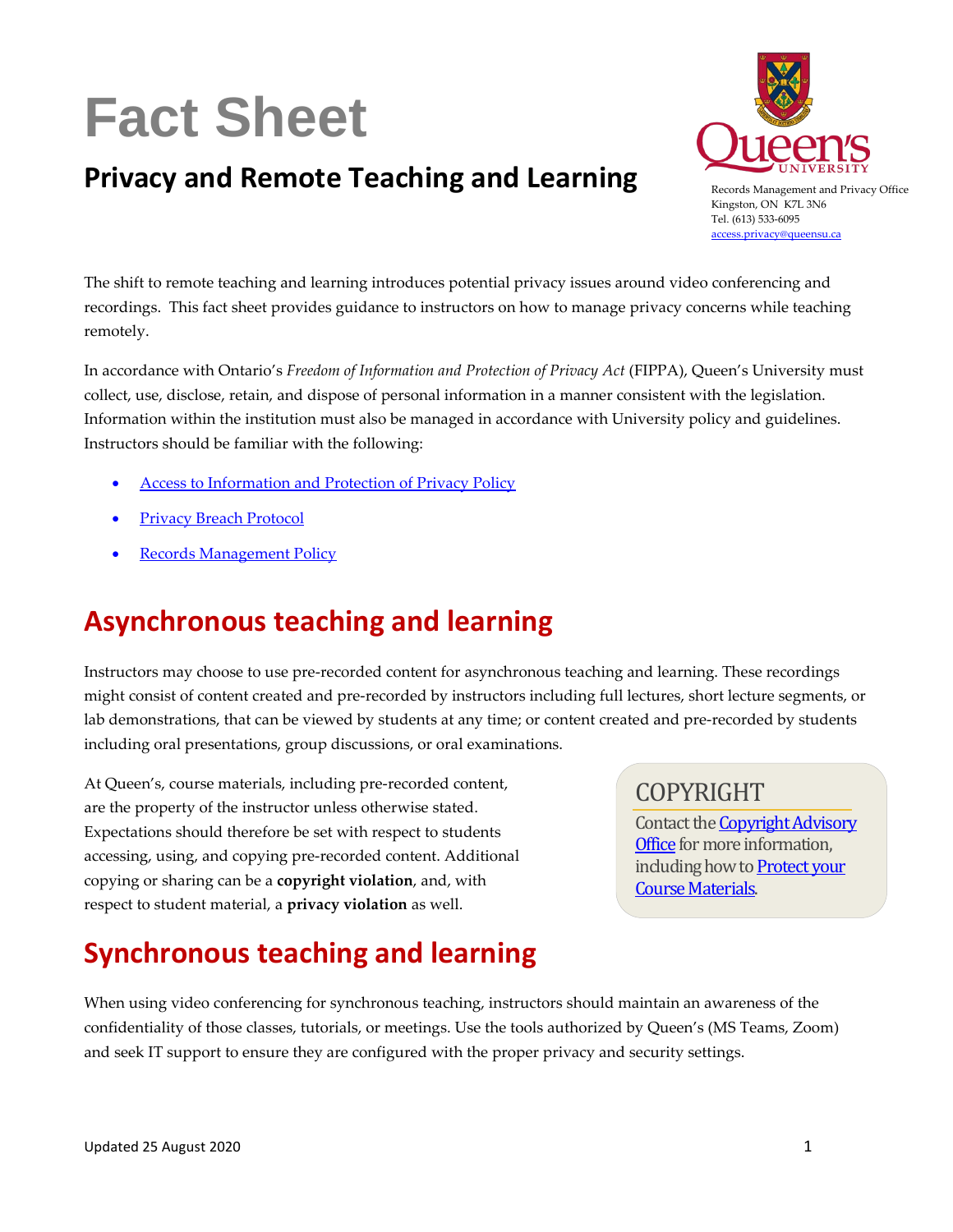#### **Take note of these tips for enhancing confidentiality:**

- Consider whether others in the physical teaching/learning space are able to overhear confidential conversations and adjust accordingly.
- Be mindful that while many devices allow for enabling video, some students may prefer to participate using voice only, or to obscure the background of their meeting space. Students should not be required to turn on their webcam unless there is a demonstrated need to do so (e.g., for assessment purposes).
- Avoid recording synchronous classes or meetings unless there is a compelling reason to do so. Is recording necessary for student evaluation (e.g., grading based on class participation within the full class or break-out groups), or another requirement to evaluate student performance in real-time? Is recording necessary for accommodating students with unreliable computer or internet access?
- Unless there is a compelling reason to do so (e.g., for an accommodation need), students are not allowed to make their own recordings of the class, tutorial, or meeting, or to take screenshots. Recordings contain the personal information of other students and would constitute a privacy violation.
- **Instruct students at the beginning of each class with respect to the expectations about recordings.**

#### **When recording ensure the following:**

- You are familiar with the platform being used, including how to enable security and privacy safeguards. See the FAQs on [Recordings Online Classes and Meetings](https://www.queensu.ca/accessandprivacy/faqs) for details on privacy settings. Additional assistance and resources can be accessed through [Queen's ITS online tutorials.](https://www.queensu.ca/its/self-help-tutorials/self-help)
- You ensure that the platform settings prevent recording on the platform by anyone other than yourself.
- You notify participants BEFORE beginning to record followed by a statement about recording the session **after** the recording has begun, to document the announcement.
- Only consenting participants (e.g., students, guest speakers, TAs) who have elected to take part in the class, tutorial, or meeting are captured in the recording.
- Your work area is "clean" so that nothing personal, private, or copyrighted (e.g., pictures, artwork, etc.) is visible and subject to inadvertent recording.

#### **Post a notice of recording:**

- If a course includes recording, instructors should display a Notice of Recording before the course begins; this allows students time to express their concerns directly to the instructor in private, rather than having to raise their concerns during a class in the presence of others.
- The notice should be displayed prominently within onQ and/or in the syllabus (see the Appendix for recommended wording). Instructors should also verbally describe recording activities at the outset of the course and announce the intention to record at the beginning of every class, tutorial or meeting that is to be recorded.